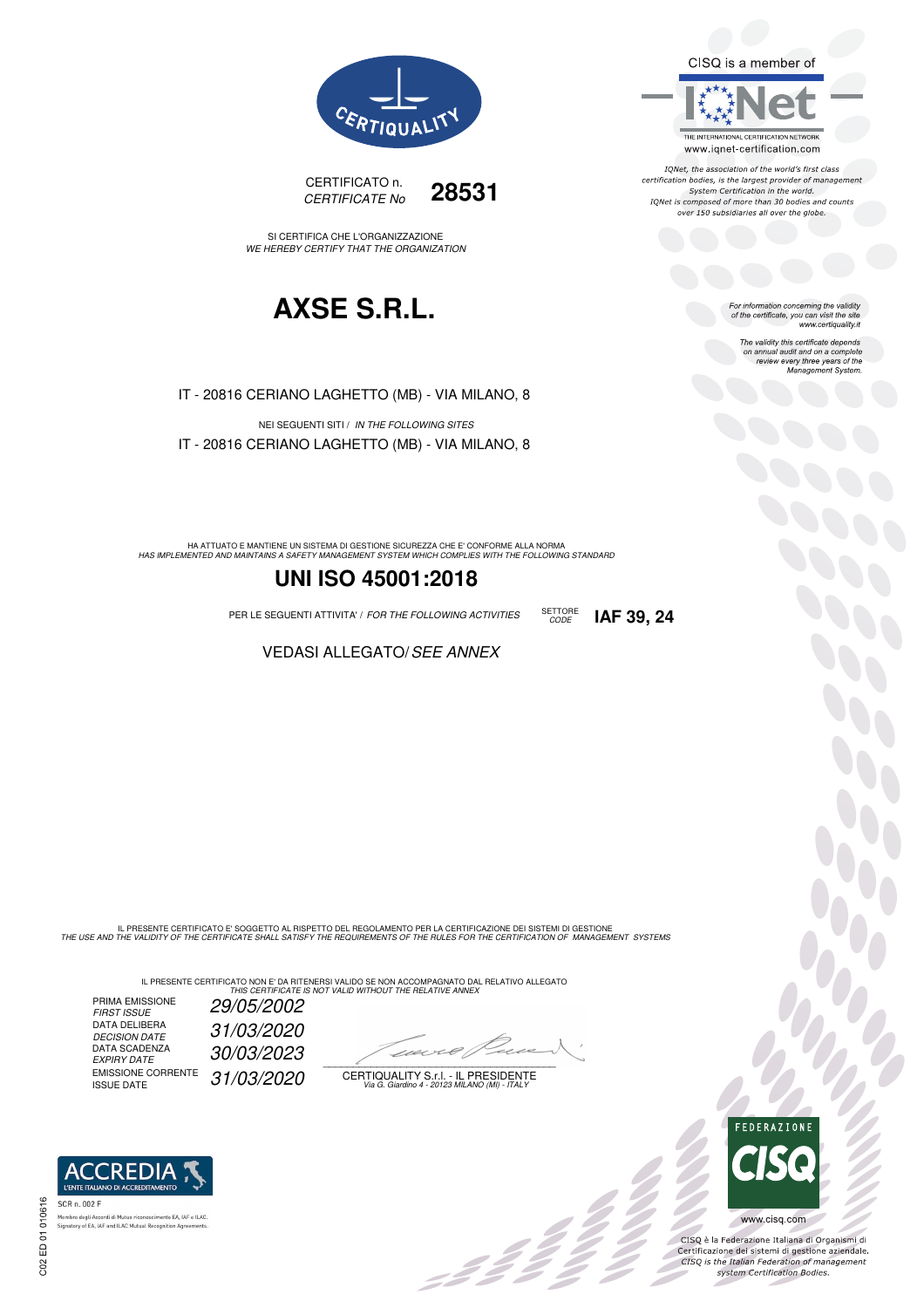CISQ is a member of



IQNet, the association of the world's first class certification bodies, is the largest provider of management System Certification in the world. IONet is composed of more than 30 bodies and counts over 150 subsidiaries all over the globe

> or information concerning the validity of the certificate, you can visit the site

The validity this certificate depends on annual audit and on a complete<br>on annual audit and on a complete<br>review every three years of the<br>Management System.

www.certiquality.it



ANNEX TO CERTIFICATE No Page 1/1 **28531** Pagina

**AXSE S.R.L.**

ALLEGATO AL CERTIFICATO n.

ATTIVITA' / ACTIVITIES

Servizio di raccolta, trasporto, stoccaggio, recupero e trattamento di rifiuti urbani e speciali, pericolosi e non pericolosi, realizzati tramite processi di riduzione volumetrica, miscelazione, inertizzazione e trattamento chimico-fisico.

Servizio di classificazione dei rifiuti industriali e artigianali con supporto analitico; servizio di indagini e analisi ambientali, realizzato tramite laboratorio.

Servizi di pronto intervento ambientale, di messa in sicurezza, di progettazione ed esecuzione sia dei piani di caratterizzazione che dei progetti di bonifica ambientale, compreso amianto compatto,

realizzati con idonee attrezzature e automezzi equipaggiati.

Attività di intermediazione rifiuti.

Collection, transport, storage, recycling and treatment of urban and special waste, hazardous and non hazardous waste by volumetric reduction processes, mixing, stabilisation and chemical-physical treatment.

Analytically supported classification of industrial and craft waste services; environmental survey and analysis services, by the laboratory.

Chemical emergency response, safety restoring and environmental remediation. Services of design and execution of both characterization plans and environment reclamation plans,

including compact asbestos, with suitable equipment and manned vehicles. Intermediation activity of waste.

> IL PRESENTE ALLEGATO NON E' DA RITENERSI VALIDO SE NON ACCOMPAGNATO DAL RELATIVO CERTIFICATO THIS ANNEX IS NOT VALID WITHOUT THE RELEVANT CERTIFICATE

PRIMA EMISSIONE<br>FIRST ISSUE DATA DELIBERA<br>DECISION DATE DATA SCADENZA DATA SCADENZA  $30/03/2023$ <br>
EXPIRY DATE CORRENTE  $31/03/2020$  CERTIQUAL

'REDI

nto EA, IAF e ILAC

29/05/2002 DECISION DATE 31/03/2020

 $\mathcal{L}$ 

EMISSIONE CORRENTE  $\int 31/03/2020$  certiquality S.f.l. - Il Presidente<br>ISSUE DATE variatino 4 - 20123 MILANO (MI) - ITALY



 $\frac{1}{2}$ 

www.cisq.com

CISO è la Federazione Italiana di Organismi di Certificazione dei sistemi di gestione aziendale.<br>Certificazione dei sistemi di gestione aziendale.<br>CISQ is the Italian Federation of management system Certification Bodies.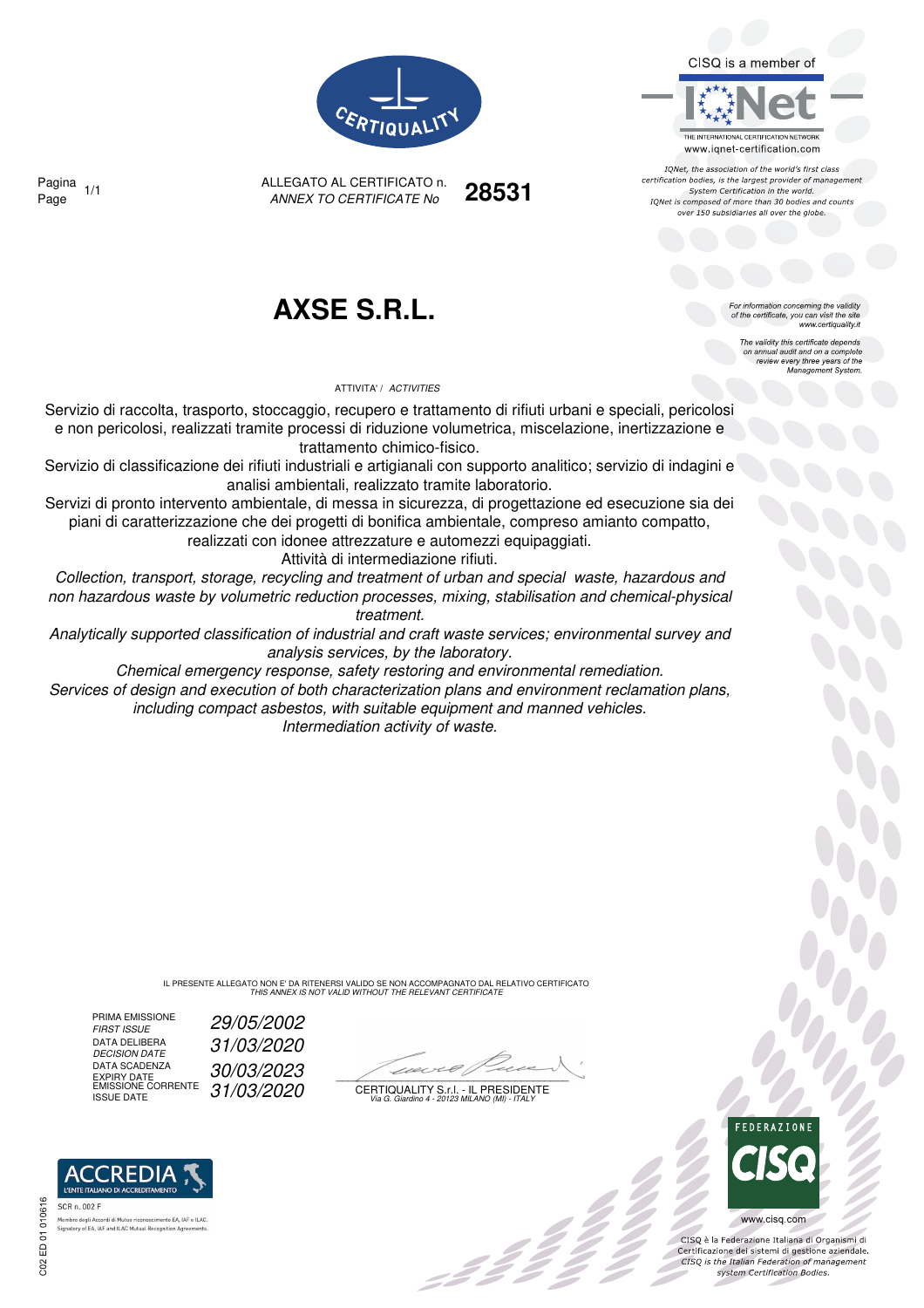®



THE INTERNATIONAL CERTIFICATION NETWORK

# *CERTIFICATE*

has issued an IQNet recognised certificate that the organization:

# **AXSE S.R.L.**

IT - 20816 CERIANO LAGHETTO (MB) - VIA MILANO, 8

for the following scope See annex **Safety Management System** has implemented and maintains a which fulfills the requirements of the following standard

### **UNI ISO 45001:2018**

Issued on: First issued on: Expires on: **2020-03-31 2002-05-29 2023-03-30** This attestation is directly linked to the IQNet Partner's original certificate and shall not be used as a stand-alone document

*Registration number:* **IT-119042**



*Alex Stoichitoiu President of IQNET*



*Ing. Mario Romersi*

*President of CISQ* 

IQNet Partners\*:

AENOR *Spain* AFNOR Certification *France* APCER *Portugal* CCC *Cyprus* CISQ *Italy* CQC *China* CQM *China* CQS *Czech Republic* Cro Cert *Croatia* DQS Holding GmbH *Germany* EAGLE Certification Group *USA* Cro Cert FCAV *Brazil* FONDONORMA *Venezuela* ICONTEC *Colombia* Inspecta Sertifiointi Oy *Finland* INTECO *Costa Rica* IRAM *Argentina* JQA *Japan* KFQ *Korea* MIRTEC *Greece* MSZT *Hungary* Nemko AS *Norway* NSAI *Ireland* NYCE-SIGE *México* PCBC *Poland* Quality Austria *Austria* RR *Russia* SII *Israel* SIQ *Slovenia* RR SIRIM QAS International *Malaysia* SQS *Switzerland* SRAC *Romania* TEST St Petersburg *Russia* TSE *Turkey* YUQS *Serbia* CISQ/CERTIQUALITY S.r.I.<br>
has issued an IQNet recognised certificate that the organizz<br>
FT - 20816 CERIANO LAGHETTO (MB) - VIA MILANO, 8<br>
the history accord in the big of the big measure<br>
this under manufality and the comp

\* The list of IQNet partners is valid at the time of issue of this certificate. Updated information is available under www.iqnet-certification.com